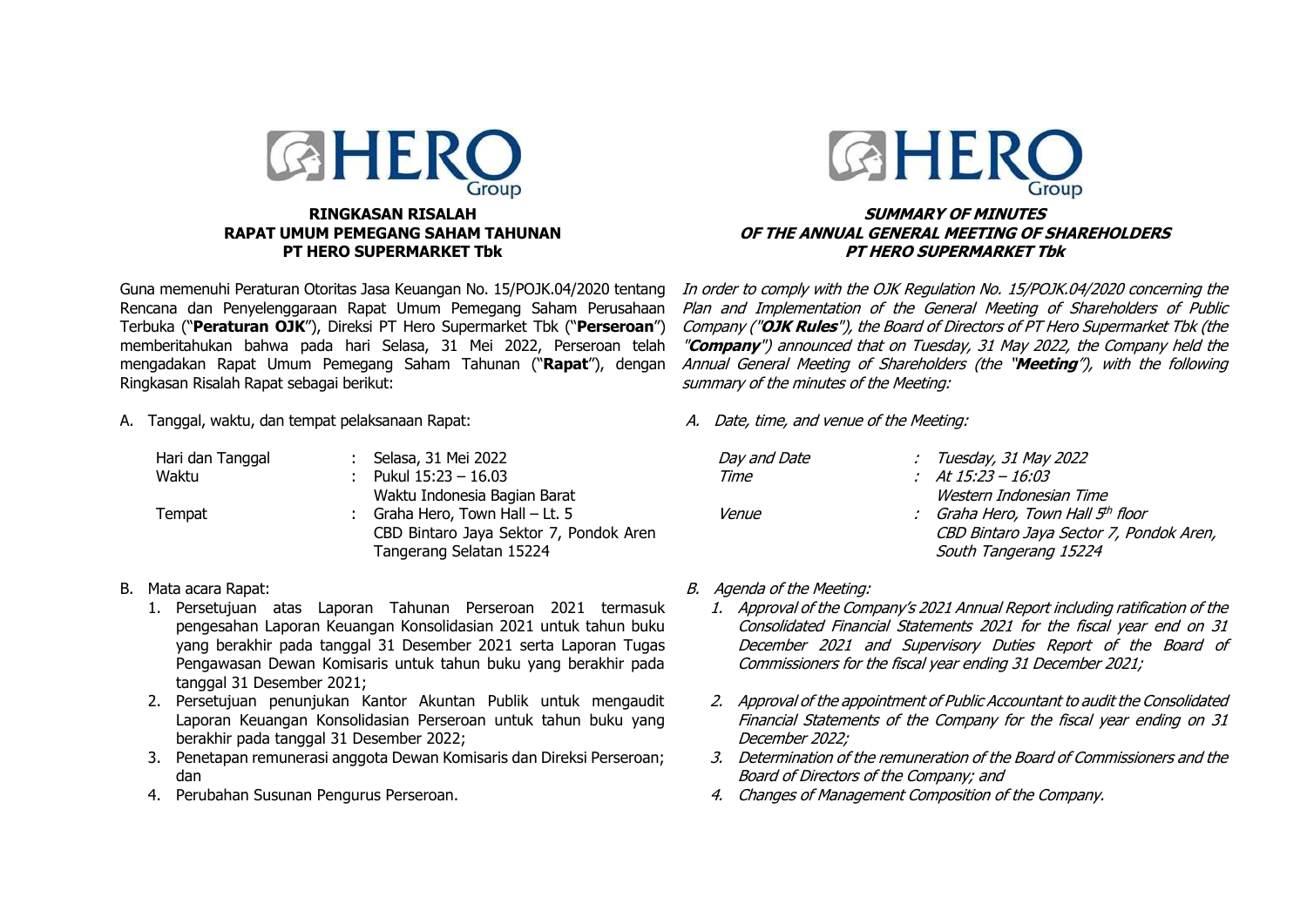- C. Anggota Dewan Komisaris dan Direksi Perseroan yang hadir pada saat Rapat:
- C. The presence of the Board of Commissioners and the Board of Directors at the Meeting:

| <b>Dewan Komisaris:</b> |                                                                      | <b>The Board of Commissioners:</b> |                                                                  |
|-------------------------|----------------------------------------------------------------------|------------------------------------|------------------------------------------------------------------|
| Presiden Komisaris      | Ipung Kurnia;                                                        | President Commissioners            | : Ipung Kurnia;                                                  |
| Komisaris Independen    | Erry Riyana Hardjapamekas (melalui<br>video conference);             | Independent Commissioner           | : Erry Riyana Hardjapamekas<br>(via<br>Video conference);        |
| Komisaris Independen    | Gani<br>Lindawati<br>(melalui<br>video<br>conference);               | Independent Commissioner           | Video<br>Lindawati<br>Gani<br>(via<br>conference);               |
| Komisaris Independen    | Natalia P. P. Soebagjo (melalui video<br>conference);                | Independent Commissioner           | : Natalia P. P. Soebagjo (via Video<br>conference);              |
| Komisaris               | Jan Martin Onni Lindstrom (melalui<br>video conference);             | Commissioner                       | : Jan Martin Onni Lindstrom (via Video<br>conference);           |
| Komisaris               | Tom Cornelis Gerardus van der Lee<br>(melalui video conference); dan | Commissioner                       | Tom Cornelis Gerardus van der Lee<br>(via Video conference); and |
| Komisaris               | Christopher Bryan Bush (melalui<br>video conference).                | Commissioner                       | Christopher Bryan Bush (via Video<br>conference).                |
| Direksi:                |                                                                      | <b>The Board of Directors:</b>     |                                                                  |
| Presiden Direktur       | Ingemar Patrik Lindvall;                                             | President Director                 | : Ingemar Patrik Lindvall;                                       |
| <b>Direktur</b>         | Hadrianus Wahyu Trikusumo;                                           | Director                           | Hadrianus Wahyu Trikusumo;                                       |
| <b>Direktur</b>         | Kalani Naresh Kumar; dan                                             | Director                           | Kalani Naresh Kumar; and                                         |
| Direktur                | Dina Sandri Fani (melalui<br>video<br>conference).                   | Director                           | Dina Sandri<br>Fani<br>Video<br>(via<br>conference).             |

- D. Jumlah saham Perseroan dengan hak suara yang sah yang hadir secara fisik  $D$ . maupun melalui platform eASY.KSEI atau kuasa pemegang saham pada Rapat berjumlah 3.904.834.190 saham atau sebesar 93,34% dari 4.183.634.000 saham yang telah dikeluarkan oleh Perseroan.
- E. Dalam Rapat telah diberikan kesempatan kepada pemegang saham dan/atau kuasanya untuk mengajukan pertanyaan dan/atau memberikan pendapat terkait mata acara Rapat dan tidak ada pemegang saham yang mengajukan pertanyaan dan/atau memberikan pendapat untuk seluruh mata acara Rapat.
- F. Mekanisme pengambilan keputusan dalam Rapat adalah sebagai berikut:
	- Setiap pemegang saham berhak mengajukan pertanyaan dan/atau pendapat di setiap mata acara Rapat;
- The numbers of shares of the Company with valid voting rights were physically present or through the eASY.KSEI platform or the proxies of shareholders at the Meeting 3,904,834,190 shares or 93.34% from 4,183,634,000 shares issued by the Company.
- E. In the Meeting has been given an opportunity to shareholders and/or their proxies to ask questions and/or provide opinions related to the agenda of the Meeting and there was no shareholder who raised question and/or submitted any opinion for all Agenda of the Meeting.
- F. Decision-making mechanisms related to the agenda of the Meeting are as follows:
	- Each shareholder is entitled to ask questions and/or raise comments in each agenda of the Meeting;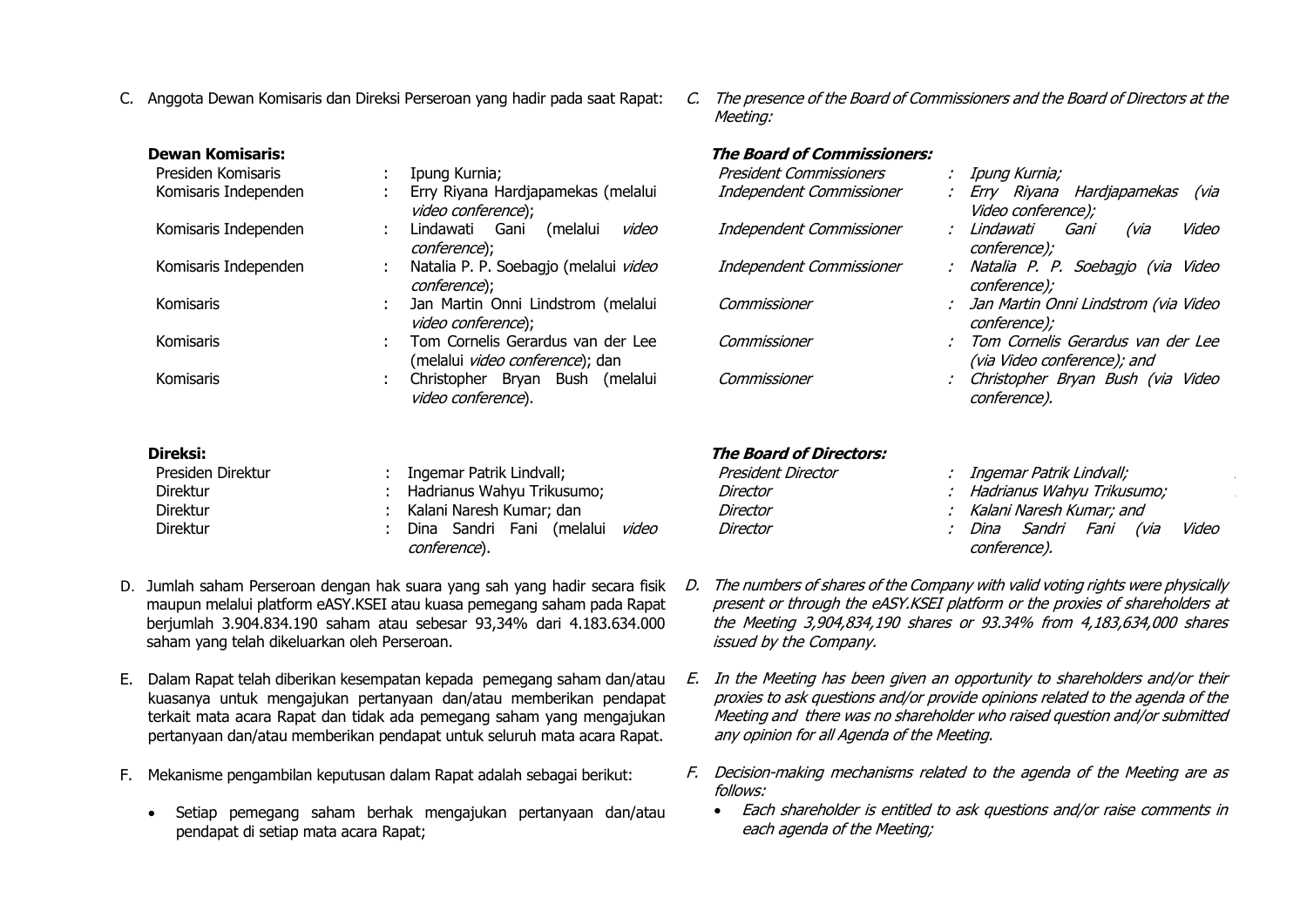- Keputusan Rapat diambil berdasarkan musyawarah untuk mufakat;
- Dalam hal keputusan berdasarkan musyawarah untuk mufakat tidak tercapai, keputusan diambil melalui pemungutan suara dengan memperhatikan kuorum kehadiran dan kuorum keputusan Rapat; dan
- Dalam hal pemegang saham yang hadir dan memiliki hak suara yang sah memilih untuk abstain (tidak memberikan suara) dalam Rapat, maka pemegang saham tersebut dianggap mengeluarkan suara yang sama dengan suara mayoritas pemegang saham yang mengeluarkan suara.

#### G. Hasil pemungutan suara untuk setiap mata acara Rapat:

| Mata<br>Acara | Setuju        | Tidak Setuju | Abstain/<br>Blanko | <b>Total Setuju</b><br>(Setuju +<br>Abstain) |
|---------------|---------------|--------------|--------------------|----------------------------------------------|
|               | 3.904.834.190 | -            |                    | 3.904.834.190                                |
| II            | 3.897.927.890 | 6.906.300    |                    | 3.897.927.890                                |
| Ш             | 3.904.834.190 | -            | -                  | 3.904.834.190                                |
| IV            | 3.896.849.932 | 7.984.258    |                    | 3.896.849.932                                |

- H. Keputusan Rapat adalah sebagai berikut:
	- Mata acara Rapat pertama:
		- 1. Menyetujui dan menerima dengan baik Laporan Tahunan Perseroan untuk tahun buku 2021 serta Laporan Tugas Pengawasan Dewan Komisaris Perseroan untuk tahun buku yang berakhir pada tanggal 31 Desember 2021;
		- 2. Menyetujui dan mengesahkan Laporan Keuangan Konsolidasian Perseroan untuk Tahun Buku yang berakhir pada 31 Desember 2021 yang telah diaudit oleh Kantor Akuntan Publik Tanudiredja, Wibisana, Rintis dan Rekan dengan pendapat bahwa Laporan Keuangan Perseroan menyajikan secara wajar dalam semua hal yang material sesuai dengan prinsip akuntansi yang berlaku umum di Indonesia sebagaimana tertuang dalam laporan auditor tertanggal 2 Maret 2022; dan
		- 3. Memberikan pelunasan dan pembebasan tanggung jawab sepenuhnya (acquit et de charge) kepada para anggota Dewan Komisaris dan Direksi Perseroan mengenai tindakan pengawasan dan pengurusan yang telah mereka jalankan selama tahun buku yang berakhir pada 31 Desember 2021, sepanjang tindakan tersebut tercermin dalam Laporan Tahunan Perseroan yang disetujui dan
- Resolutions is taken by deliberation:
- In the event that the resolution based on deliberation could not be reached, the resolution will be taken by casting votes with regard to the quorum of attendance and the quorum resolution of the Meeting;
- In the event the shareholders that are present and have legitimate voting right do not cast a vote in the Meeting, such shareholder shall be considered to have casted its vote similar to the vote of the majority shareholders.

|          |               |           |         | <b>Total Agree</b> |
|----------|---------------|-----------|---------|--------------------|
| Agenda   | Agree         | Disagree  | Abstain | $(Agree +$         |
|          |               |           |         | Abstain)           |
| 1st      | 3,904,834,190 | -         | -       | 3,904,834,190      |
| $2^{nd}$ | 3,897,927,890 | 6,906,300 | -       | 3,897,927,890      |
| 7d       | 3,904,834,190 |           |         | 3,904,834,190      |
| 4th      | 3,896,849,932 | 7,984,258 | -       | 3,896,849,932      |

G. Voting result of each agenda of the Meeting:

### H. Resolutions of the Meeting:

- First agenda:
	- 1. To approve and accept the Annual Report of the Company for the fiscal year 2020 including the Board of Commissioners Supervisory Report for fiscal year ended on 31 December 2020;
	- 2. To approve and ratify the Consolidated Financial Statements of the Company for the fiscal year ended on 31 December 2021 as audited by Public Accountant Firm Tanudiredja, Wibisana, Rintis and Partners with the opinion that the financial position of the Company is presented fairly, in all material respects, in accordance with the Indonesian Financial Accounting Standards as mentioned in the auditor's report dated 2 March 2022; and
	- 3. Grant full release of responsibility (acquit et de charge) to the members of the Board of Commissioners and Board of Directors with respect to their actions i.e. supervisory and management actions during the fiscal year which was ended on 31 December 2021 to the extend those actions are reflected in the approved Annual Report and in the ratified Consolidated Financial Statements and in accordance to the provisions of the Articles of Association of the Company.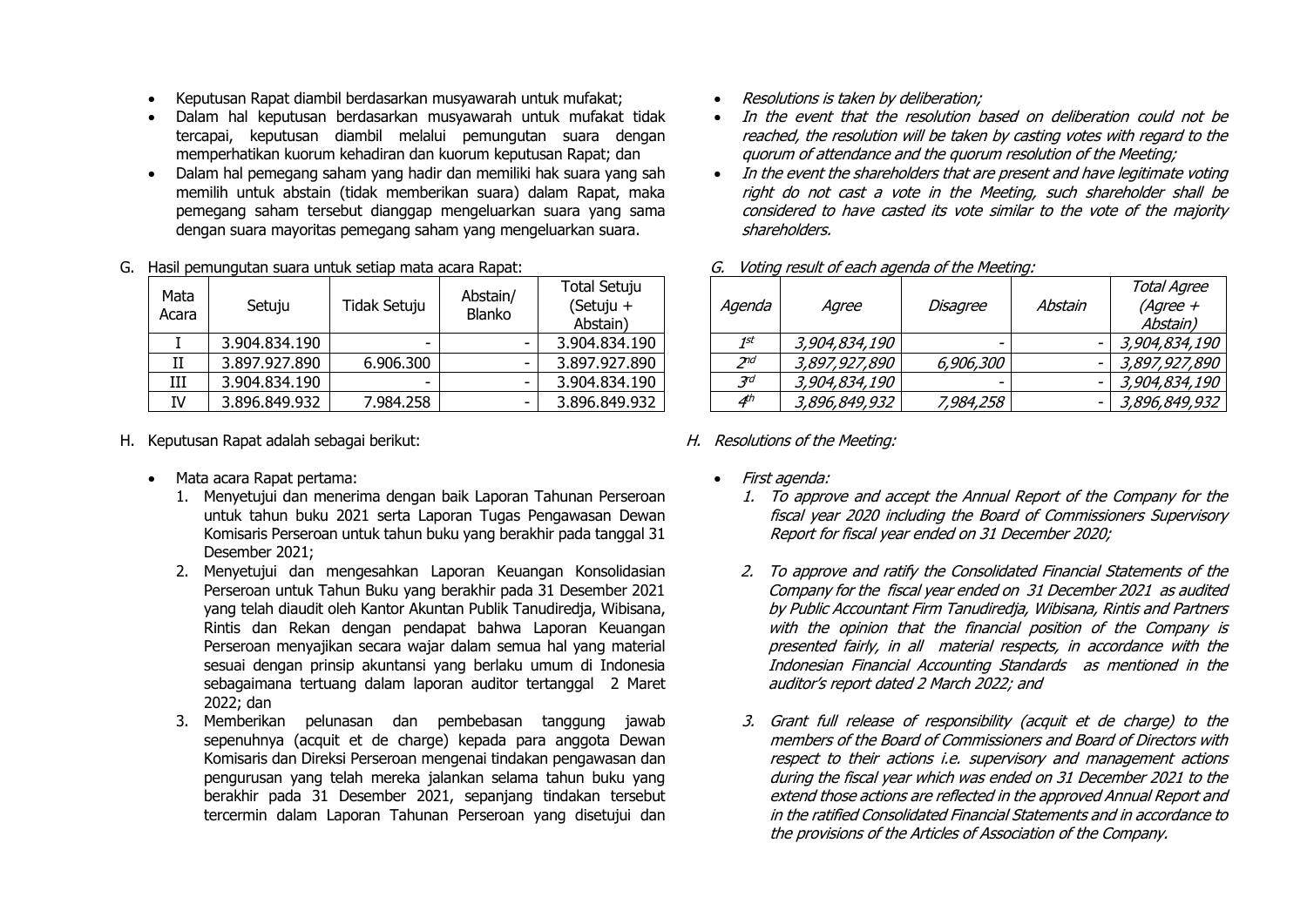Laporan Keuangan Konsolidasian Perseroan yang disahkan dan sesuai dengan ketentuan Anggaran Dasar Perseroan.

• Mata acara Rapat kedua:

Memberikan kuasa dan wewenang kepada Dewan Komisaris Perseroan untuk melakukan penunjukan Akuntan Publik Independen dan Kantor Akuntan Publik Independen yang akan mengaudit Laporan Keuangan Perseroan untuk tahun buku yang berakhir pada tangggal 31 Desember 2022, serta pemberian wewenang sepenuhnya kepada Direksi Perseroan untuk menetapkan jumlah honorarium Kantor Akuntan Publik Independen tersebut serta persyaratan lainnya, atas rekomendasi dari Komite Audit Perseroan.

- Mata acara Rapat ketiga:
	- 1. Melimpahkan wewenang dan memberikan kuasa kepada Dewan Komisaris Perseroan untuk menetapkan paket remunerasi bagi anggota Direksi Perseroan untuk Tahun Buku 2022, dengan mempertimbangkan masukan dari Komite Nominasi dan Remunerasi; dan
	- 2. Menetapkan paket remunerasi bagi anggota Dewan Komisaris Perseroan untuk Tahun Buku 2022 dengan jumlah total setinggitingginya sebesar Rp 2.700.000.000 (dua miliar tujuh ratus juta rupiah) gross per tahun untuk seluruh anggota Dewan Komisaris Perseroan dan memberikan kuasa dan wewenang bagi Dewan Komisaris Perseroan untuk menetapkan pembagian di antara para anggota Dewan Komisaris dengan mempertimbangkan masukan dari Komite Nominasi dan Remunerasi Perseroan.
- Mata acara Rapat keempat:
	- 1. Menyetujui pengangkatan kembali Bapak Kalani Naresh Kumar sebagai Direktur Perseroan, serta Bapak Tom Cornelis Gerardus van der Lee dan Bapak Christopher Bryan Bush masing-masing sebagai Komisaris Perseroan efektif sejak ditutupnya Rapat;
	- 2. Menyetujui pengangkatan Bapak Alfredo Chandra dan Bapak Hendy masing-masing sebagai Direktur Perseroan terhitung sejak ditutupnya Rapat;

• Second agenda:

Grant the authorization to the Board of Commissioners of the Company to appoint the Independent Public Accountant and the Independent Public Accountant Firm to audit the Company's Financial Statements for the fiscal year ended on 31 December 2022, and authorize the Board of Directors to determine the honorarium and other terms, by recommendation of the Audit Committee of the Company.

- Third agenda:
	- *1.* Authorize the Board of Commissioners to determine the remuneration package of the members of the Board of Directors of the Company for the Fiscal Year 2022, with due observance to the opinion of the Nomination and Remuneration Committee of the Company; and
	- *2. Determine the remuneration package for members of the Board of Commissioners of the Company for the Fiscal Year 2022 with a total maximum amount of Rp 2,700,000,000 (two billion and seven hundred million rupiah) gross per year for all members of the Board of Commissioners of the Company and authorized the Board of Commissioners of the Company to determine the distribution among the members of the Board of Commissioners, with due observance to the opinion of the Nomination and Remuneration Committee of the Company.*
- Fourth agenda:
	- 1. To approve reappointment of Mr. Kalani Naresh Kumar as Director of the Company, and also Mr. Tom Cornelis Gerardus van der Lee and Mr. Christopher Bryan Bush respectively as Commissioner of the Company as of the closing of the Meeting;
	- 2. To approve the appointment of Mr. Alfredo Chandra and Mr. Hendy, respectively as Director of the Company as of the closing of the Meeting;